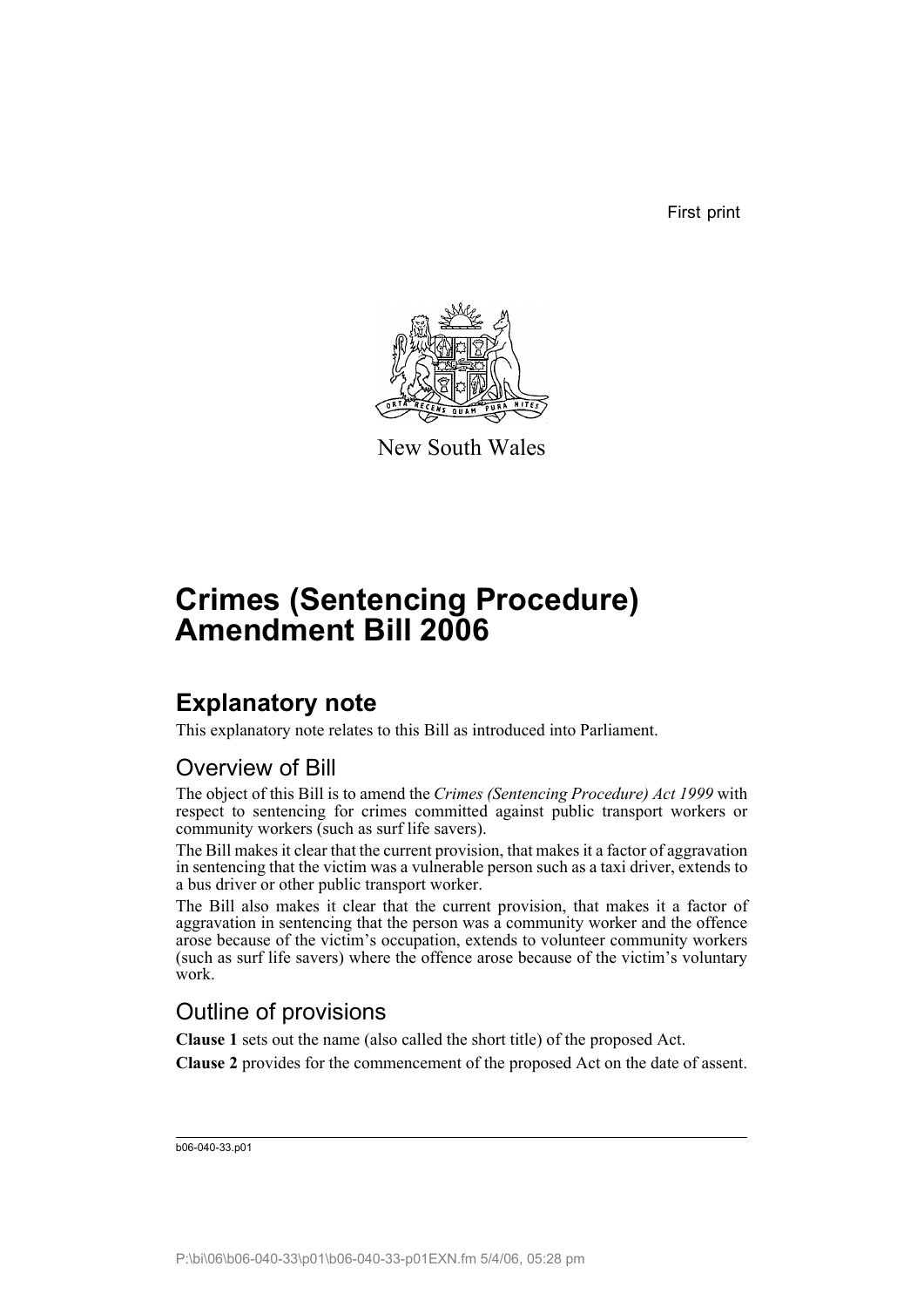Explanatory note

**Clause 3** is a formal provision that gives effect to the amendments to the *Crimes (Sentencing Procedure) Act 1999* set out in Schedule 1.

**Clause 4** provides for the repeal of the proposed Act after all the amendments made by the proposed Act have commenced. Once the amendments have commenced the proposed Act will be spent and section 30 of the *Interpretation Act 1987* provides that the repeal of an amending Act does not affect the amendments made by that Act.

#### **Schedule 1 Amendments**

**Schedule 1 [1] and [2]** amend section 21A of the Principal Act to give effect to the amendments mentioned in the Overview relating to aggravating factors in sentencing.

**Schedule 1 [3]** makes a related amendment to the Table to Division 1A of Part 4 of the Principal Act (Standard non-parole periods for certain offences) so that the clarification with respect to community workers in section 21A extends to the same description of victims that appears in that Table in relation to murder.

**Schedule 1 [4] and [5]** amend Schedule 2 to the Principal Act to make transitional provisions consequent on the enactment of the proposed Act.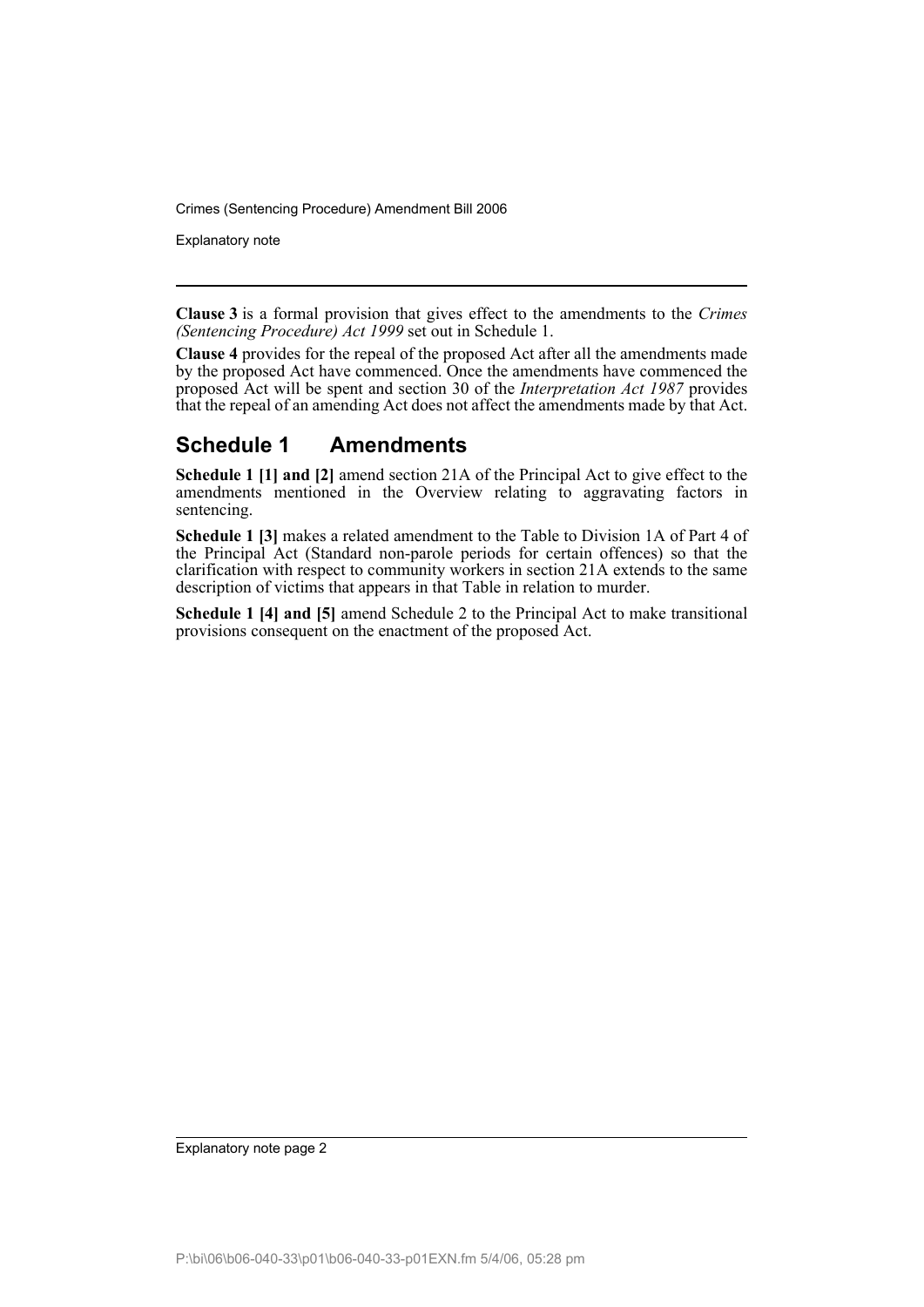First print



New South Wales

## **Crimes (Sentencing Procedure) Amendment Bill 2006**

### **Contents**

|                                                              | Page          |
|--------------------------------------------------------------|---------------|
| Name of Act                                                  |               |
| Commencement                                                 | 2             |
| Amendment of Crimes (Sentencing Procedure) Act 1999<br>No 92 |               |
| Repeal of Act                                                | $\mathcal{P}$ |
| Schedule 1 Amendments                                        | 3             |

b06-040-33.p01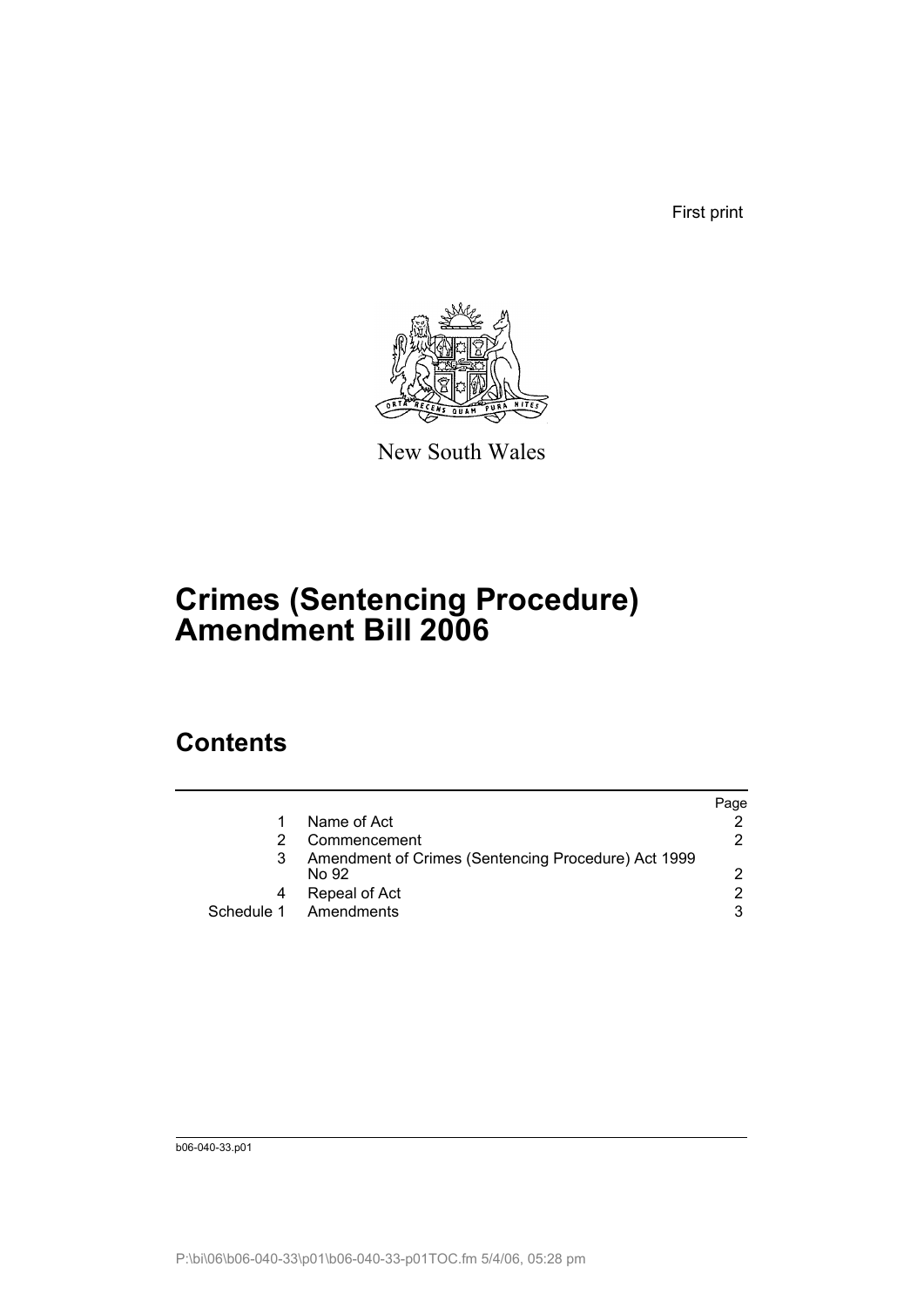Contents

Page

Contents page 2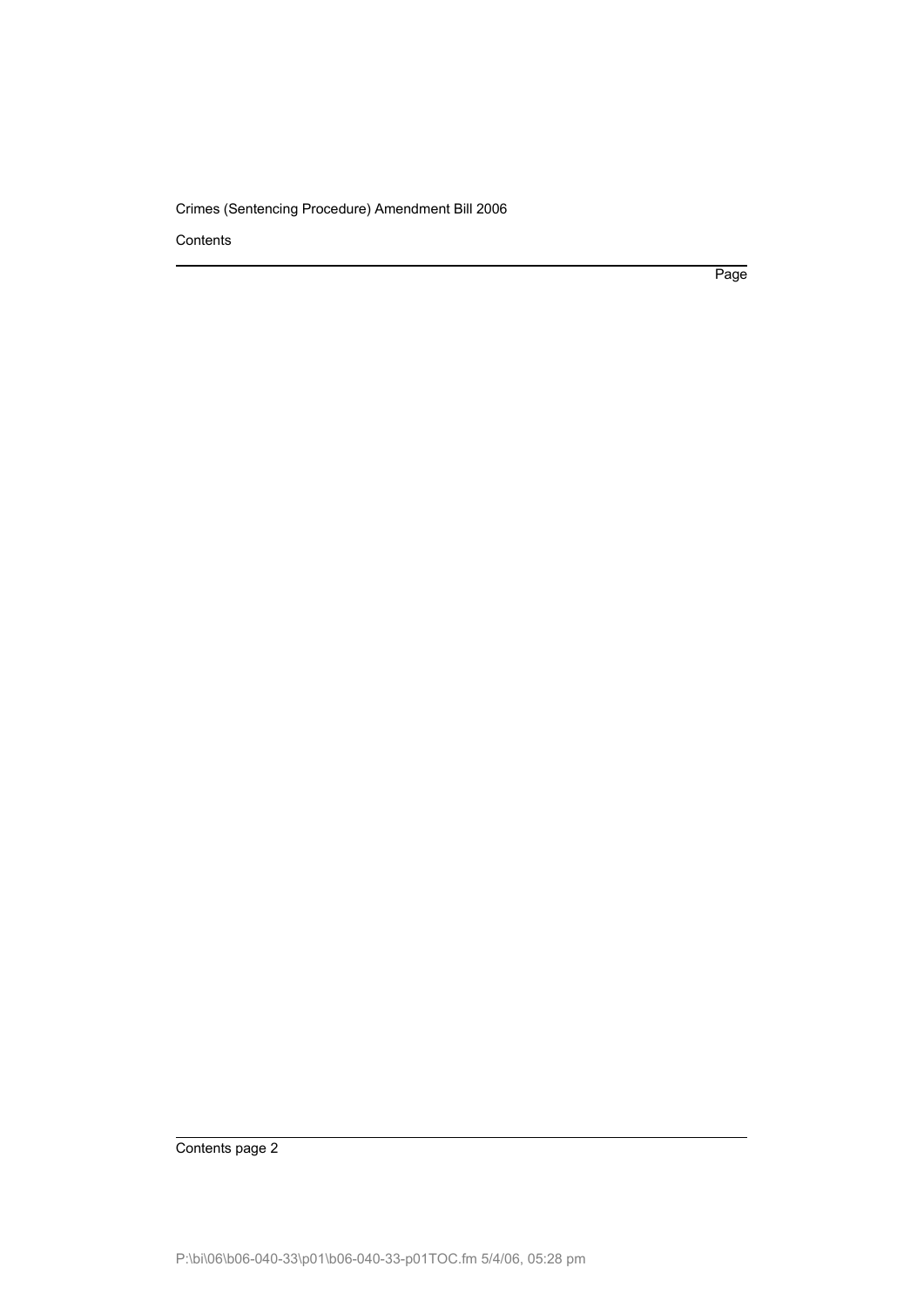

New South Wales

# **Crimes (Sentencing Procedure) Amendment Bill 2006**

No , 2006

#### **A Bill for**

An Act to amend the *Crimes (Sentencing Procedure) Act 1999* with respect to sentencing for crimes committed against public transport workers and community workers.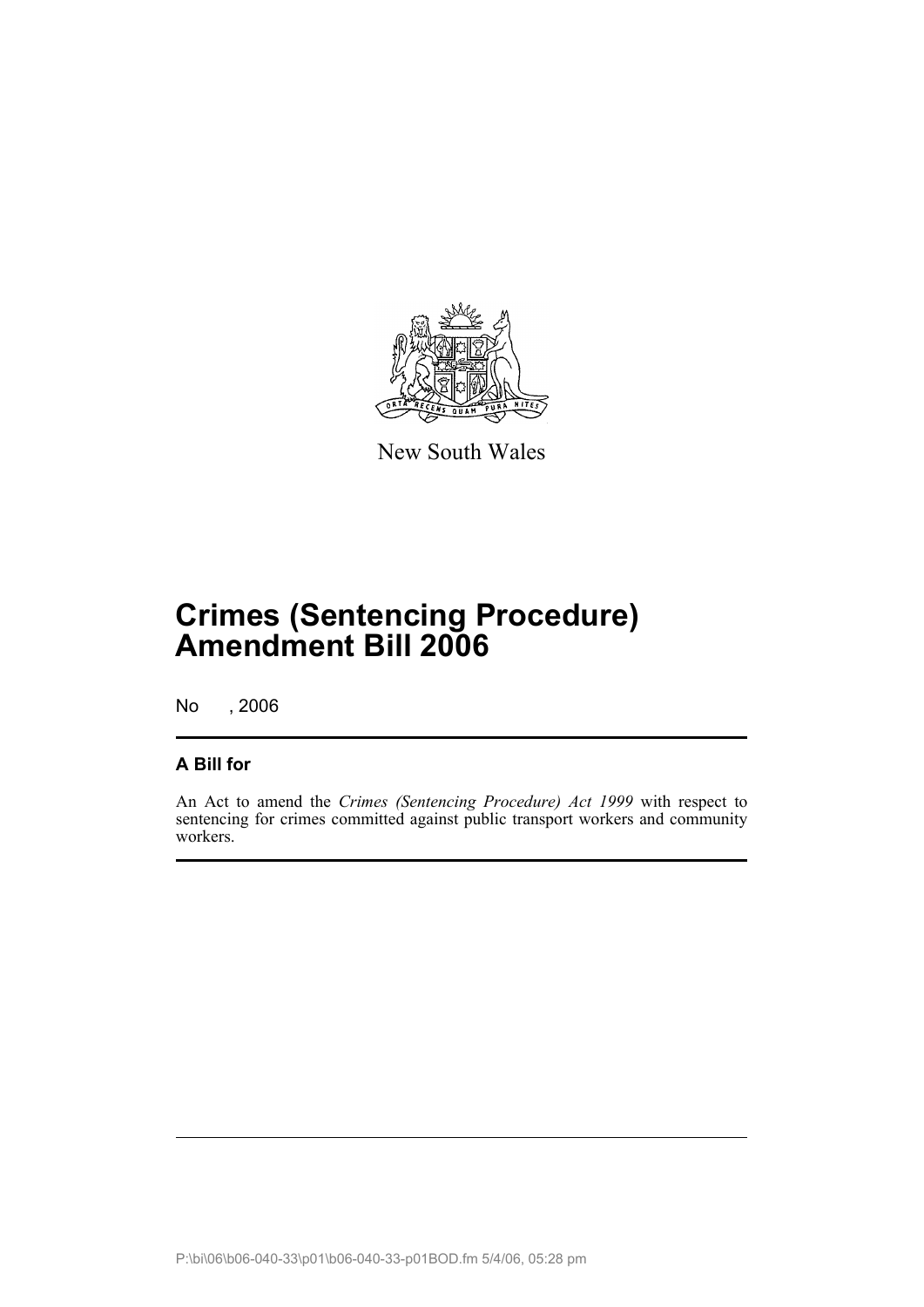<span id="page-5-3"></span><span id="page-5-2"></span><span id="page-5-1"></span><span id="page-5-0"></span>

|              | The Legislature of New South Wales enacts:                                                                                                                       |                |
|--------------|------------------------------------------------------------------------------------------------------------------------------------------------------------------|----------------|
| 1            | Name of Act                                                                                                                                                      | $\overline{2}$ |
|              | This Act is the Crimes (Sentencing Procedure) Amendment Act 2006.                                                                                                | 3              |
| $\mathbf{2}$ | <b>Commencement</b>                                                                                                                                              | 4              |
|              | This Act commences on the date of assent to this Act.                                                                                                            | 5              |
| 3            | Amendment of Crimes (Sentencing Procedure) Act 1999 No 92                                                                                                        | 6              |
|              | The Crimes (Sentencing Procedure) Act 1999 is amended as set out in<br>Schedule 1.                                                                               | 7<br>8         |
| 4            | <b>Repeal of Act</b>                                                                                                                                             |                |
|              | This Act is repealed on the day following the day on which this Act<br>(1)<br>commences.                                                                         | 10<br>11       |
|              | The repeal of this Act does not, because of the operation of section 30<br>(2)<br>of the <i>Interpretation Act 1987</i> , affect any amendment made by this Act. | 12<br>13       |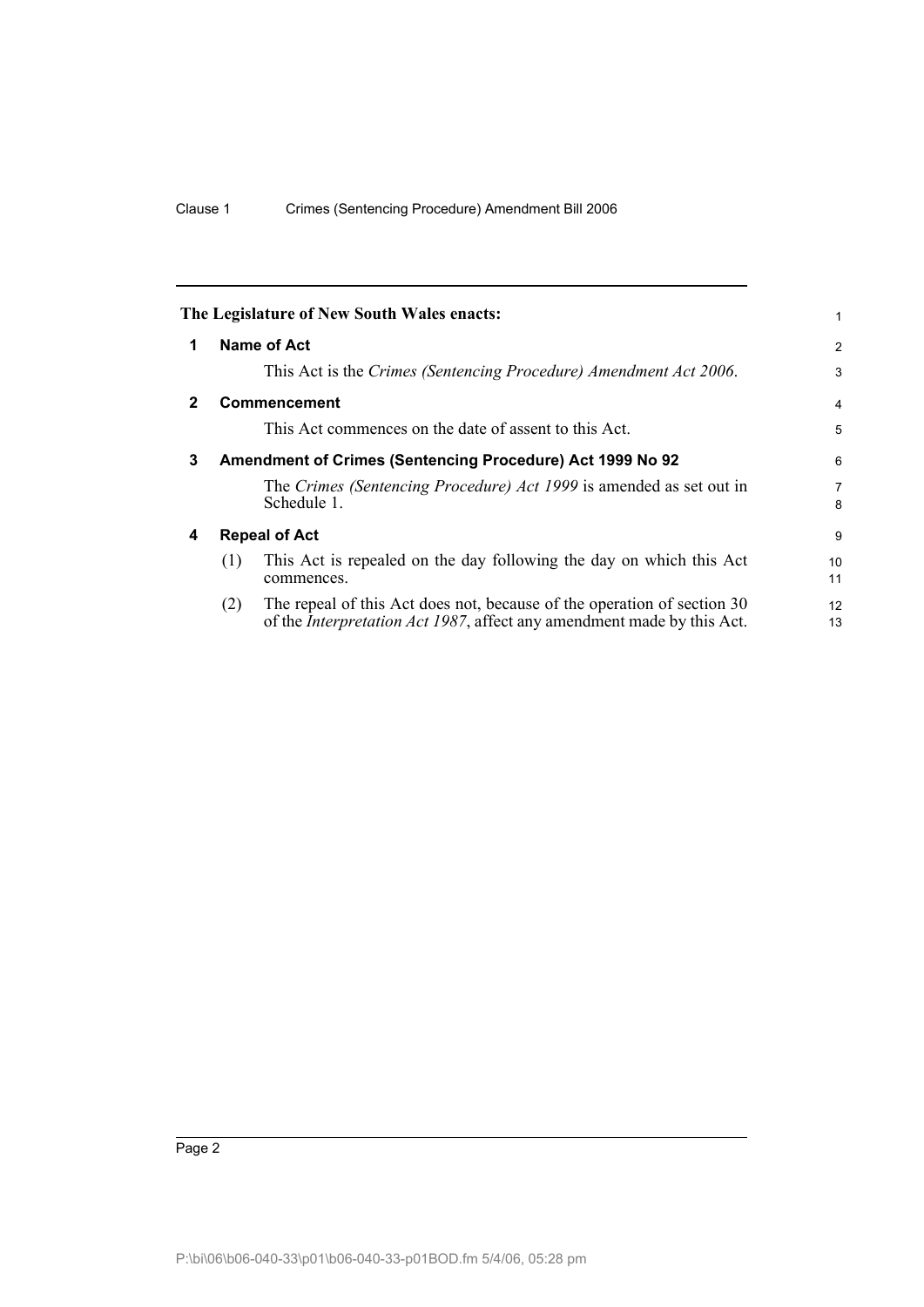Amendments Schedule 1

<span id="page-6-0"></span>

|       |                     | <b>Schedule 1 Amendments</b>                                                                                                                                                      | 1              |
|-------|---------------------|-----------------------------------------------------------------------------------------------------------------------------------------------------------------------------------|----------------|
|       |                     | (Section 3)                                                                                                                                                                       | $\overline{c}$ |
| [1]   |                     | Section 21A Aggravating, mitigating and other factors in sentencing                                                                                                               | 3              |
|       |                     | Omit "the victim's occupation" from section 21A (2) (a).                                                                                                                          | 4              |
|       |                     | Insert instead "the victim's occupation or voluntary work".                                                                                                                       | 5              |
| [2]   | Section 21A (2) (I) |                                                                                                                                                                                   | 6              |
|       |                     | Insert ", bus driver or other public transport worker" after "taxi driver".                                                                                                       | $\overline{7}$ |
| $[3]$ |                     | Part 4, Division 1A, Table                                                                                                                                                        | 8              |
|       |                     | Omit "the victim's occupation" from Item No 1A.                                                                                                                                   | 9              |
|       |                     | Insert instead "the victim's occupation or voluntary work".                                                                                                                       | 10             |
| [4]   |                     | Schedule 2 Savings, transitional and other provisions                                                                                                                             | 11             |
|       |                     | Insert at the end of clause $1(1)$ :                                                                                                                                              | 12             |
|       |                     | Crimes (Sentencing Procedure) Amendment Act 2006                                                                                                                                  | 13             |
| [5]   | Schedule 2, Part 15 |                                                                                                                                                                                   | 14             |
|       |                     | Insert at the end of the Schedule:                                                                                                                                                | 15             |
|       |                     | Part 15 Provisions consequent on enactment of                                                                                                                                     | 16             |
|       |                     | <b>Crimes (Sentencing Procedure)</b>                                                                                                                                              | 17             |
|       |                     | <b>Amendment Act 2006</b>                                                                                                                                                         | 18             |
|       | 55                  | <b>Existing offences and proceedings</b>                                                                                                                                          | 19             |
|       |                     | The amendments made to this Act by the Crimes (Sentencing<br>Procedure) Amendment Act 2006 apply to the determination of a<br>sentence for an offence whenever committed, unless: | 20<br>21<br>22 |
|       |                     | the court has convicted the person being sentenced of the<br>(a)<br>offence, or                                                                                                   | 23<br>24       |